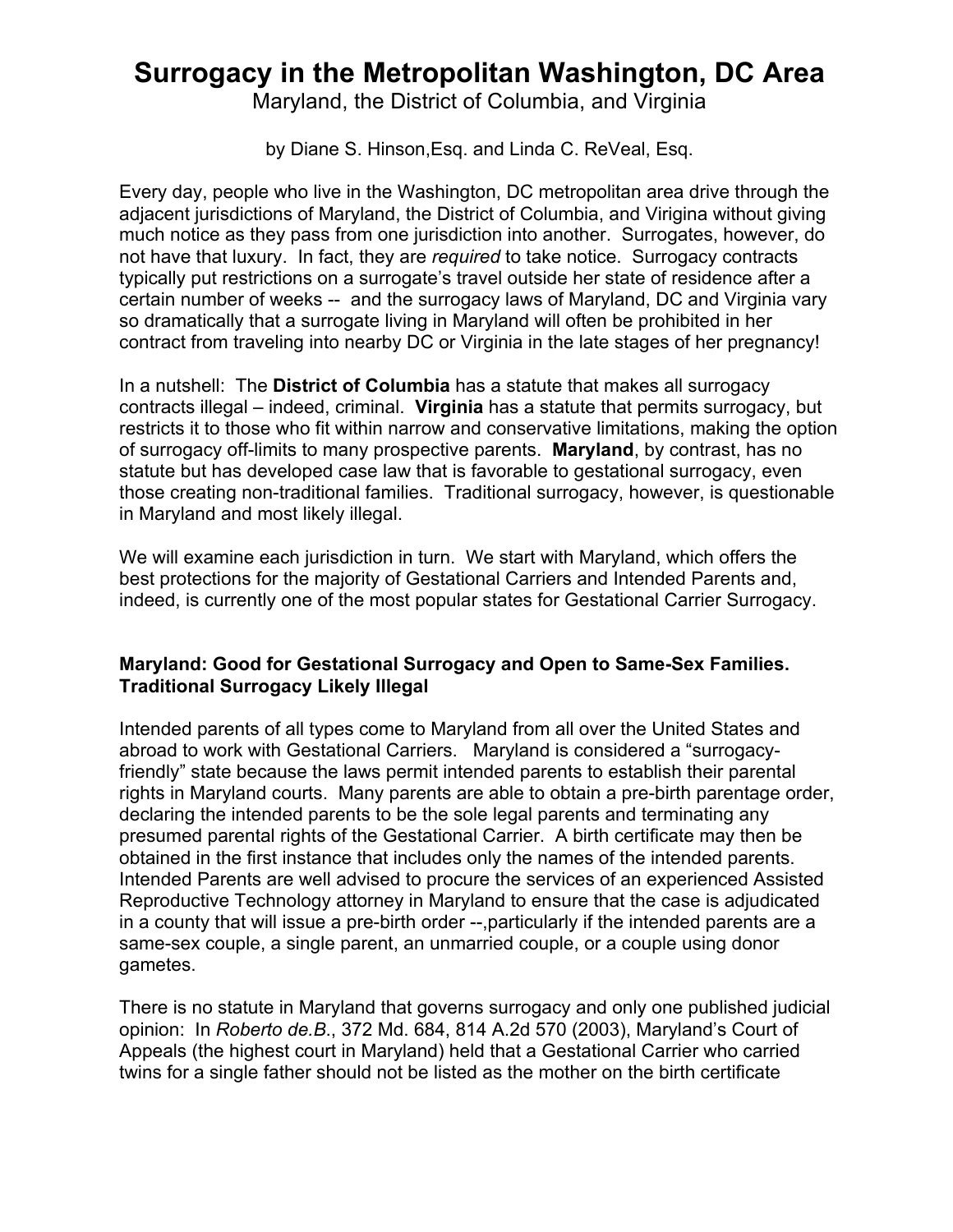because she was not the genetic mother, but rather a Gestational Carrier. That ruling gave the official judicial stamp of approval to gestational surrogacy in Maryland.

Traditional surrogacy, however, is a different story. Available precedent in Maryland strongly indicates that traditional surrogacy runs afoul of Maryland's very strict antibaby selling law. In Maryland, a birth mother cannot receive any fees or reimbursements in connection with an adoption for any costs other than medical or legal expenses. In 2000, Maryland's Attorney General isued an opinion in which he concluded that paid traditional surrogacy violates the baby-selling statute because a traditional surrogate is giving up parental rights to her own child. She is essentially "a birth mother" and, therefore, must be treated like one for compensation purposes. Notably, the Attorney General distinguished Gestational Surrogacy as factually different (given that a Gesational Carrier is not genetically related to the child).

Today, virtually all surrogacy cases in Maryland in which attorneys are involved are Gestational Surrogacy cases. The family law courts continue to recognize the intended parents working with Gestational Carriers as the sole legal parents, consistent with the holding of *Roberto d.B*. And, depending on the particular court, pre-birth orders granting parental rights have been issued to "traditional" married couples, single parents, unmarried heterosexual couples, couples using donor gametes, and same-sex couples..

As with any state in which there is no statute, there is always the risk that new legislation might change the equilibrium. Over the years, legislation pertaining to surrogacy has been proposed numerous times in Maryland and at least two separate bills have been vetoed by the sitting governor. More recently, legislation has been proposed that would establish a commission to evaluate the need for surrogacy legislation. Although this legislation has failed to make it out of committee, interest in some sort of regulatory oversight nevertheless continues.

## **DC: Surrogacy Contracts are Criminal**

Surrogacy contracts are prohibited by statute in Washington, DC. In fact, entering into a surrogacy agreement in Washington, DC is a criminal offense, punishable by a fine up to \$10,000 and up to a year in prison. This prohibition, which appears to apply to any kind of surrogacy contract, dates back to the early 1980's, when only traditional surrogacy existed. The first gestational surrogacy birth did not occur until 1985. The statute, however, has never been amended to differentiate between the two kinds of surrogacy.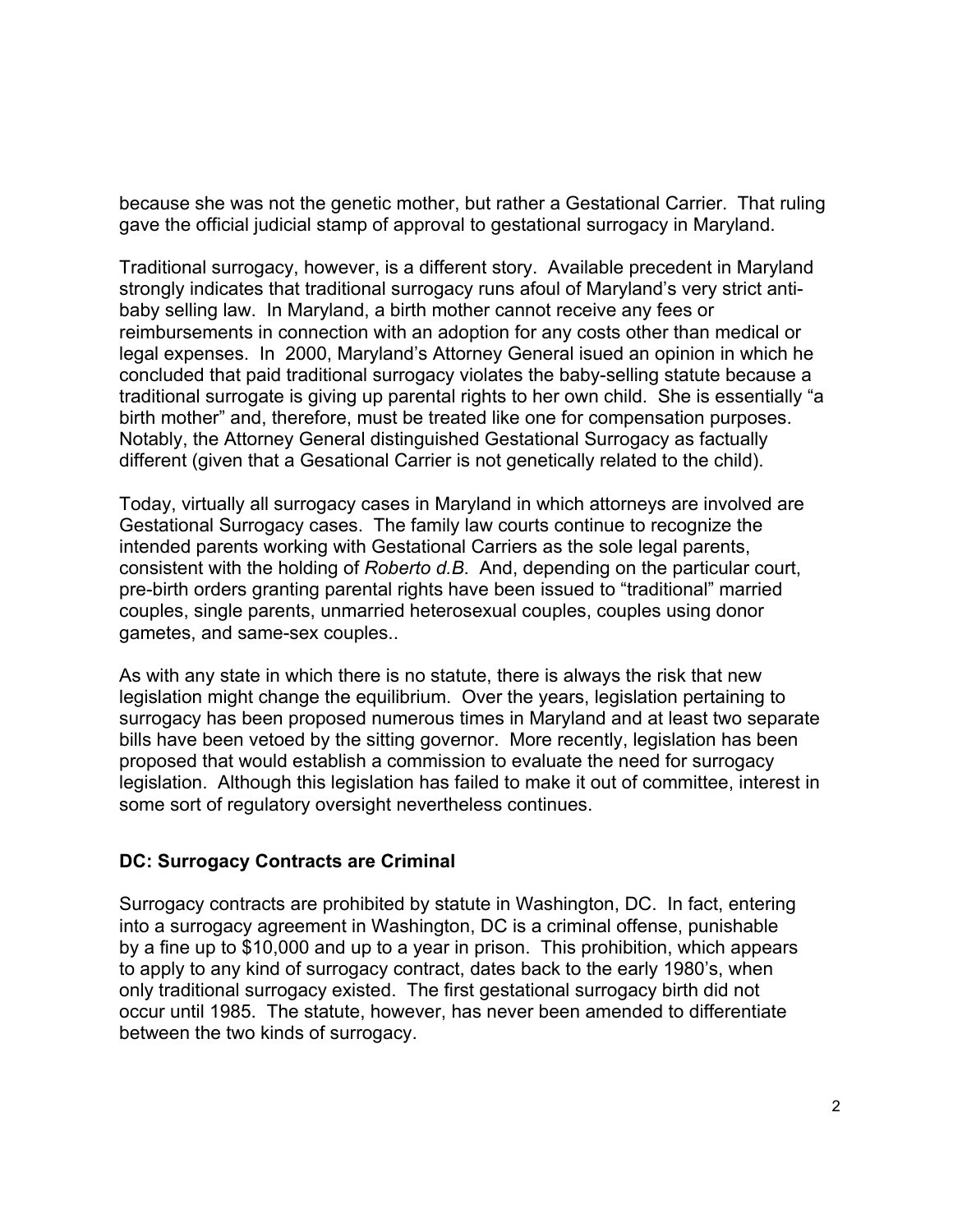## **VA: Surrogacy is Permitted but with Strict Limitations that Restrict its Scope Significantly**

Virginia is one of a handful of states with extensive legislation governing surrogacy. In fact, it was the intention of the Virginia legislature to provide a haven for both traditional and gestational surrogacy, crafting legal protections for all involved. Ironically, the result of these good intentions was a set of very restrictive and conservative limitations that makes surrogacy in Virginia unattainable for many families and arduous or risky for those who do qualify.

First, the statute limits surrogacy to married couples between a man and a woman, and the wife must be able to demonstrate infertility. Same-sex families need not apply. Indeed, gay couples are not even allowed to adopt in Virginia – a restriction that extends to second parent adoptions after deliveries by surrogacy.

Second, for families that do qualify, Virginia imposes a panoply of additional restrictions: A third party "broker" cannot be paid to assist in matching the intended parents and the surrogate. Compensation to the Surrogate is strictly limited to "reasonable medical and ancillary costs." And the parents cannot formally establish their legal parental rights until at least three days after the child is born, when they file the "Surrogate Consent and Report Form" that must be signed by all parties, including the Gestational Carrier. If she declines to sign the form, then even though she is in breach of her contract, and even though one or both of the Intended Parents are likely the genetic parents of the child, she nonetheless is still legally the Child's parent under the VA statute.

On the plus side, Virginia surrogacy agreements can be pre-approved by the court, giving them the force of law right from the outset. That option appears to be more of a theoretical than a practical option, however. The process to have a surrogacy agreement pre-approved is time consuming and expensive, requiring both an extensive home study to be done, much like in an adoption proceeding, and further that a *guardian ad litum* be appointed to represent the unborn child. As a result, very few people choose to go through such a procedure. By the time most couples decide to undertake a surrogacy journey, they would like it to have happened "yesterday." They do not want it to take an additional 10-12 months.

Accordingly, most intended parents who proceed with a surrogate in VA do so without obtaining prior court approval. In addition, many intended parents do surrogacy through self-matching and with a relative or friend so that it is a compassionate surrogacy, eliminating the compensation and their worry that the surrogate might change her mind.